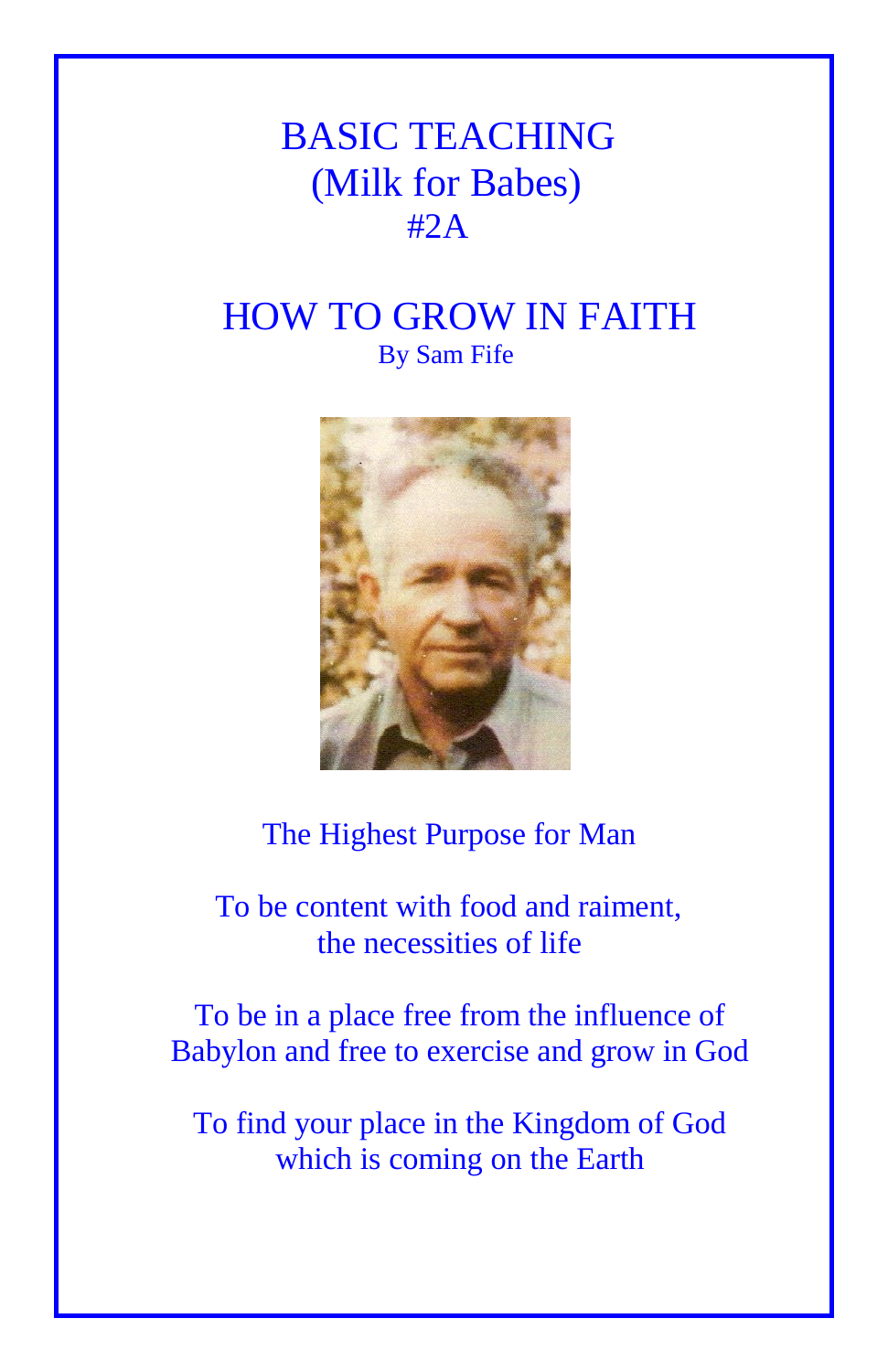This study is given for those who at the time they enter into a faith battle perhaps do not quite have enough faith to win the victory right away. As they learn their scriptural teachings on how to increase their faith day to day, they can hasten victory in the particular faith battle that they are in.

Our scripture text is found in Luke 17:

Luk 17:5 And the apostles said unto the Lord, Increase our faith. 6 And the Lord said, If ye had faith as a grain of mustard seed, ye might say unto this sycamine tree, Be thou plucked up by the root, and be thou planted in the sea; and it should obey you. 7 But which of you, having a servant plowing or feeding cattle, will say unto him by and by, when he is come from the field, Go and sit down to meat? 8 And will not rather say unto him, Make ready wherewith I may sup, and gird thyself, and serve me, till I have eaten and drunken; and afterward thou shalt eat and drink? 9 Doth he thank that servant because he did the things that were commanded him? I think not. 10 So likewise ye, when ye shall have done all those things which are commanded you, say, We are unprofitable servants: we have done that which was our duty to do.

There are certain divine principles that are revealed to us in scripture which are principles through which we can increase our faith daily. We are going to talk about five of them in this message.

## RIGHT ATTITUDE

The first one has to do with our attitude. Our attitude with which we go about seeking an increase in faith, this is the foundation upon which we must build.

Too many people do have great faith because of their wrong attitude. You will notice in our scripture text that the apostles came to Jesus and said; "Lord, increase our faith."

They had recognized their need for more faith. This is one of the most important steps as far as attitude is concerned in order to grow in faith. We must recognize that we do not have all we need and that we do need more.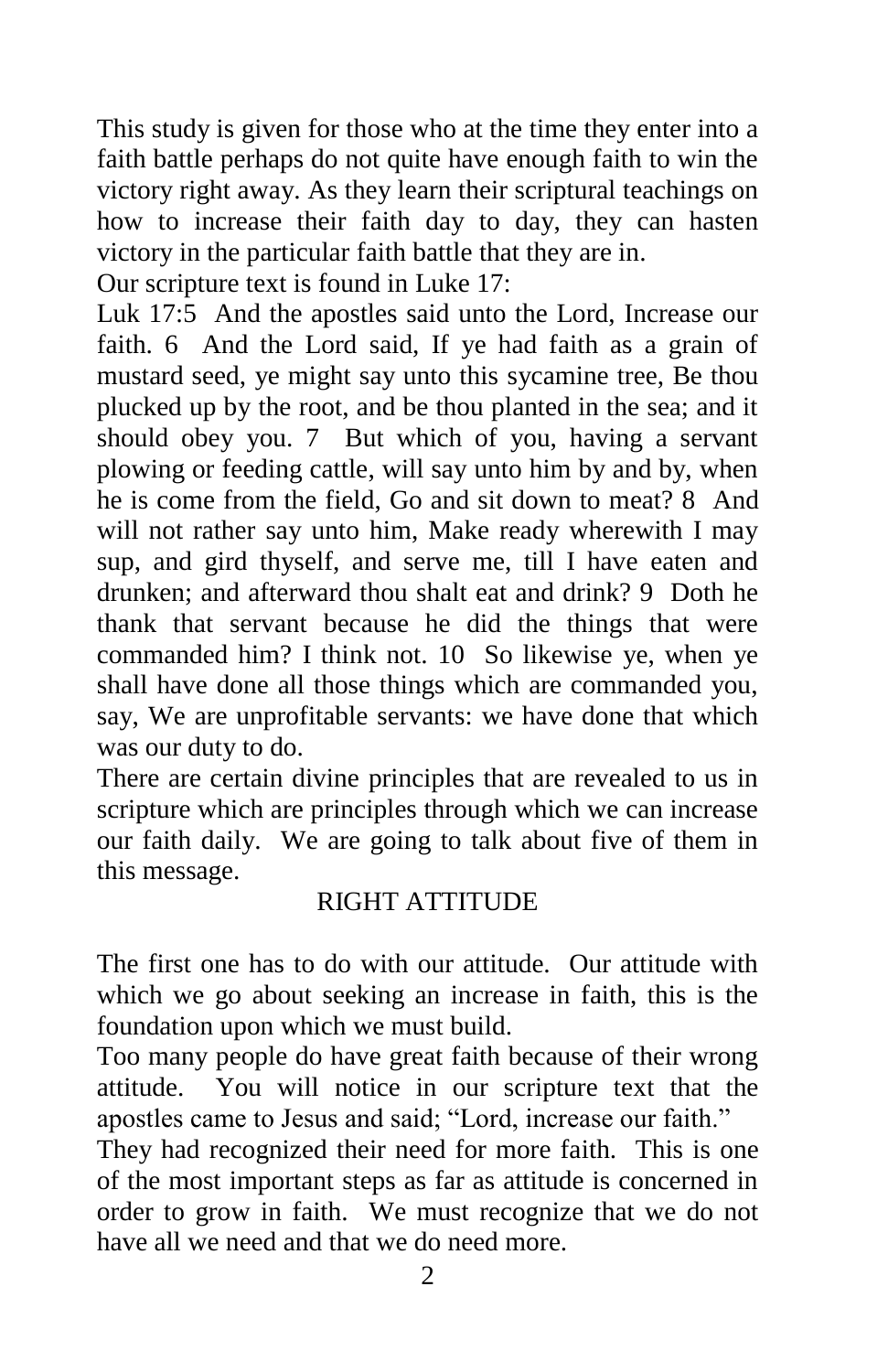You see, when the apostles met Jesus, they thought they had about as much faith as any other man, all that was necessary. They had no desire for an increase. But when they walked with Jesus, they saw what He did through prayer. The blind eyes were opened, the deaf ears were unstopped, the lame walked. They suddenly began to realize that they needed to pray with more faith. They had a change of attitude and so they began to desire more faith.

 Then on their second step they made a mistake. The same mistake that most people make today. These apostles came to Jesus and said, "Lord, you increase our faith. We do not want to have to do anything. We do not want you to do anything in us. We just want you to give us more faith." This is the way most Christians feel today. "Lord, YOU give us more faith." They want God to hand them more faith, and therefore, more power on a silver platter so that they can have more blessings. They want to come to Jesus but they do not want to do anything themselves. They just want to say, "Jesus, you give me more faith, Lord, you increase my faith. Lord, you do it all". This was the attitude of the apostles and, this is the attitude of most Christians. It is something that must be dealt with severely, in order for us to grow in faith. And Jesus dealt with this attitude severely. He answered them with a parable

He said "Which one of you who has a servant, when he comes home from the field after plowing all day, tired, will say to him, You have done enough for one day. You do not have to work anymore. Sit down and rest. I'll gird myself and feed you." Jesus said, "No, you do not say that to him. On the contrary, you say 'You still have not done enough, your day's work is not finished. There is more yet for you to do. Gird yourself and let me sit down, and you feed me supper.' " Jesus said to his disciples, "Even so if you have even more faith when you have done all that is commanded you, still say, I am an unprofitable servant."

What Jesus was saying is if you want more faith, do not take this attitude that you have done enough, that you need not do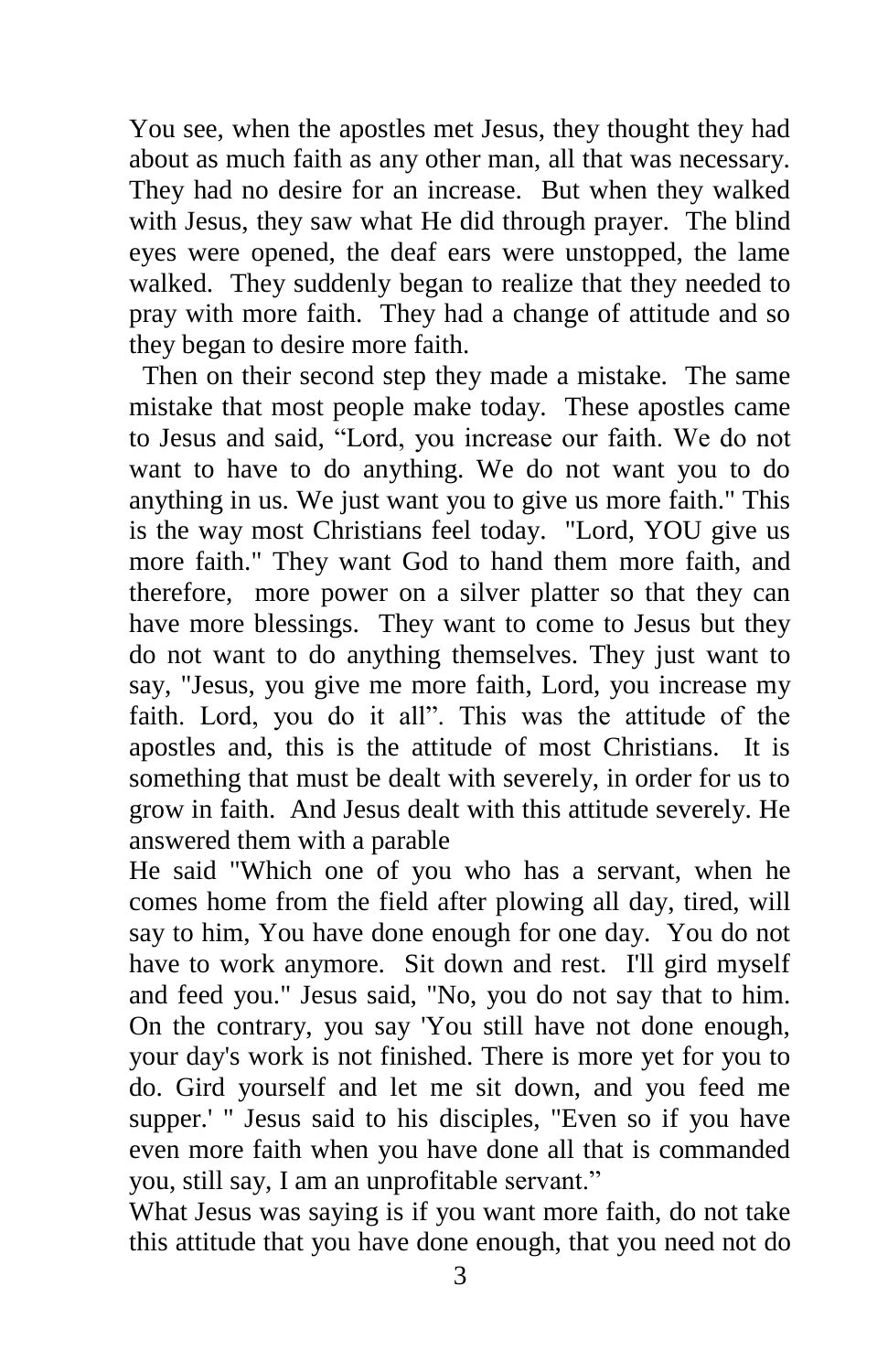anymore. Jesus was saying, these who would have great faith are those who will take the attitude, will always have the attitude, "I am still an unprofitable servant. I need to become more profitable for God. "That person, Jesus says will grow in faith. This is very true.

Most of us when we have kept a certain little set of moral rules take the attitude, "Well, I have done enough." We swell up and puff up in pride. We take the attitude we are very profitable servants of God. Then when we do not have great faith and see the power of God in our lives, we fail to recognize that it is

Because we are yet unprofitable servants. We think there is something wrong with God or with His Word.

 In order to grow in faith, we need to deal with this attitude of spiritual laziness that most have. This is the attitude that says, "Well, I'm a good Christian. I'm a profitable servant. Surely God ought to do this for me if He is going to do anything for anybody. "We need to deal with this attitude that says, "Lord, you increase our faith," then wanting God to do something for us, not wanting Him to work anything in us. This will never produce great faith. We must come to God with the attitude of recognition that we need Him to work in us, to build faith, and we must seek God more. We must pray more. We must commune more with God. As we do these things, we will grow in faith. No one who comes to God with the attitude in which the apostle came, ("Lord, give me more faith, I don't want you to work anything in me, just hand it to me on a silver platter.") will grow in faith. But let us rather see our need to seek God more, to pray more, to read God's Word more, to commune more with God. Let us always have that attitude, for it is that person, Jesus says, who will grow in faith.

### FEED UPON THE WORD OF GOD

When we have dealt with the wrong attitude and turned ourselves to the right attitude concerning this matter, there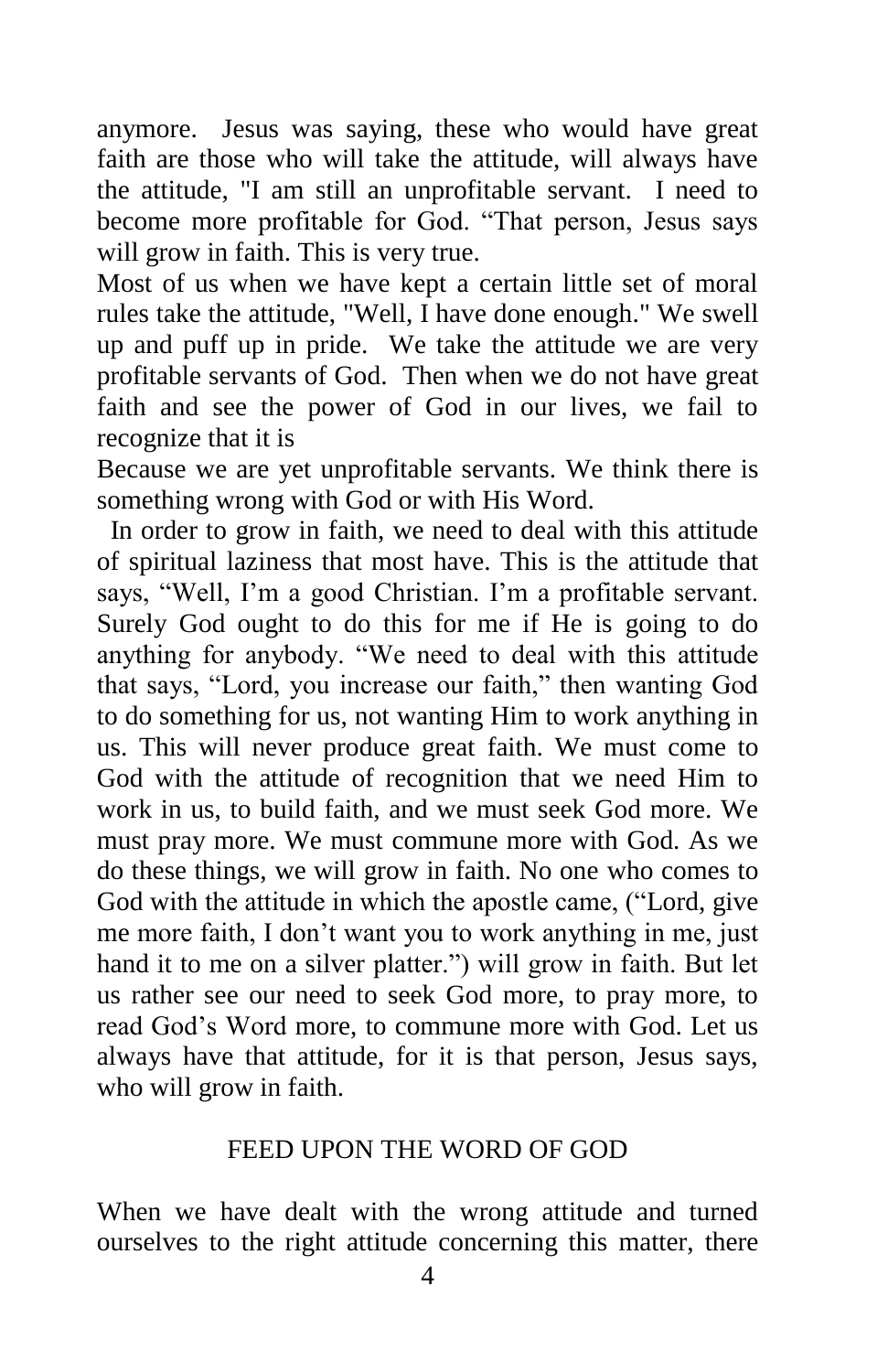are certain principles that are revealed in the scriptures which can help us grow in faith.

 The first one is found in Romans 10:17. "So then faith cometh by hearing; and hearing by the Word of God." We grow in faith by feeding upon the Word of God. Whether it be by hearing it while it is being preached by someone else, whether it be by reading it ourselves, whether it be by discussing it with others, makes no difference. However, the Word of God enters into our hearts, it becomes food for our soul and for our spirit. And we grow strong as a result of it.

 Jesus said to Satan during the great temptation in the wilderness, "It is written, man shall not live by bread alone, but by every word that cometh forth out of the mouth of God." Here Jesus was saying that man can not have life by the material bread alone, but by every word that cometh forth out of the mouth of God. Jesus was quoting to Satan a verse from Deuteronomy 8:2 in the Old Testament. God was speaking through Moses to the children of Israel in the wilderness and said, "I humbled you and suffered you to hunger, and tested you, that I might make you to know that man does not live by bread alone, but by every word that cometh forth from the mouth of God."

 Bread as it was used by Moses and by Jesus was symbolic of everything that is material. God was saying that man must come to know that life does not come by the material bread, the material things alone. Man also must have the Word of God in order to live and have life. This is because man is not just a material physical being. Man is also a spiritual being. Material bread can suffice for the physical part of man's being. But a man must also have spiritual bread, the Word of God, in order for the spiritual part of man's being, man's spirit, to be strong in faith.

 Through the eating of physical bread, man can grow stronger physically, and his body can grow stronger. But he must also feed upon the spiritual bread in order to be strong spiritually or strong in faith. The two parts of man's nature must be satisfied, the two needs must be met. The physical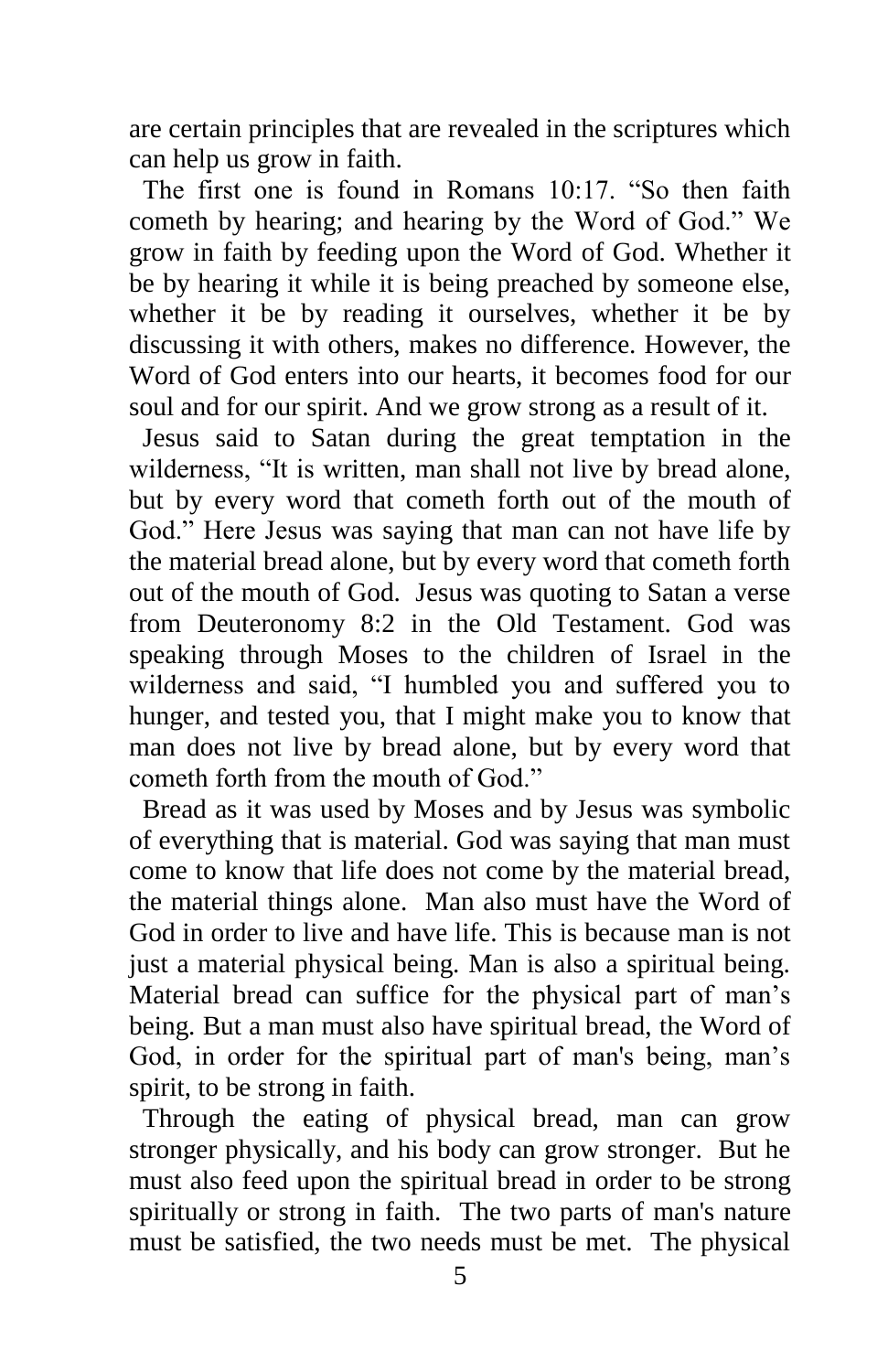bread cannot meet the needs of the spirit, only the spiritual bread can do that.

 We know what would happen if we stopped eating physical bread. Our physical body would become so weak it would not be able to stand. If you do not eat your dinner tonight, your physical body would be much weaker than it would have been if you had eaten it. If you miss your breakfast the next morning, it will be much weaker. If you go on this way, your physical body become so weak it could not stand.

 Even so, every spiritual meal a Christian misses, causes him to grow weaker spiritually. This is why so many are so spiritually weak and so weak in faith.

They have not fed their spirits on the Word of God. We can only be spiritually strong if we are fed on the spiritual food, the Word of God. Only then can we have life, peace, joy, happiness, faith and power.

 It is a sad commentary that every Christian eats 3 meals a day because he knows that he must do so in order to keep his body strong physically, but they eat only one spiritual meal a week when they go to church on Sunday morning

Many Christians do not even get that. No wonder they are soon spiritually weak. No wonder they do not have faith. No wonder they get sick and cannot get healed. It is because they do not hear, read and feed upon the Word of God.

 If you would be strong in faith, eat 3 spiritual meals a day. Read your Bible 3 times everyday. It does not matter if you do not understand it all. The Spirit of God will make it food for your soul. Hear as many sermons as possible preached by those who are anointed of God and called to feed God's people. Go to church as many times as you can when the Word of God is being ministered so that you can be fed. Read as much good faith literature as possible, coming from the Word of God. In doing so, you will be feeding your spirit on the Bread of Life and your faith will automatically increase as a result of it. If you pour positive truth from God's Word and from good literature written by anointed servants of God who speak and preach positive truths into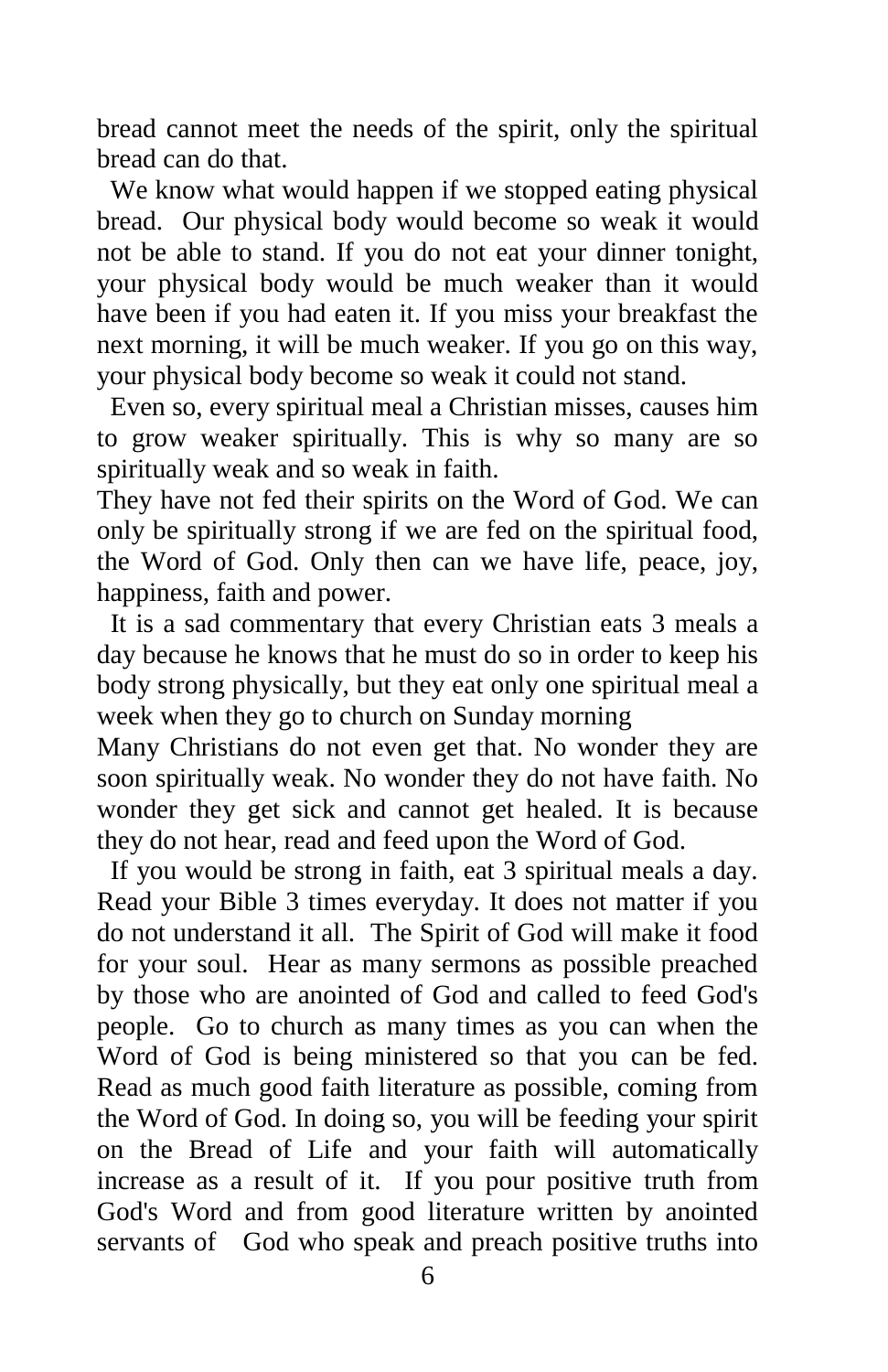your hearts, and your subconscious, faith will automatically grow so that you will begin to see the power of God in your life. It is an absolute, scientific principle that if you don't hear the Word of God or read it, if you don't feed your spirit on the Word of God, you will. be spiritually weak, comparable to the person who ceases to eat physical food to the point where their physical bodies drop over and are not longer able to stand.

### ASSOCIATE WITH POSITIVE PEOPLE

A third principle that is of extreme value in growing in faith is to be particular concerning our

associations. If we are seeking to grow in faith, and all or the majority of our associations are with people who have no faith, who do not believe in the Lord Jesus, who do not believe God's Word, who do not talk faith, whose conversation is always worldly, it will be twice, yea, ten times as hard for us to grow in faith as it will be if we associate only with those who have, know and talk faith, who believe the truth, who are positive in their attitude toward God, toward His Word, toward the power that is in the name of Jesus.

The Bible says, "No man liveth unto himself." It is impossible for us to live unto ourselves. It is

impossible for us to keep other people from affecting us either positively or negatively. We as human beings in our associations with one another, without ever trying, will affect one another by lifting one another or dragging one another down. We will either be lifted up or drug down negatively.

"No man liveth unto himself."

We are affected by our associations with others, by their conversation, by their actions whether we like

it or not, whether we want to be or not. We will be affected unless we put forth an effort to see that we are affected positively.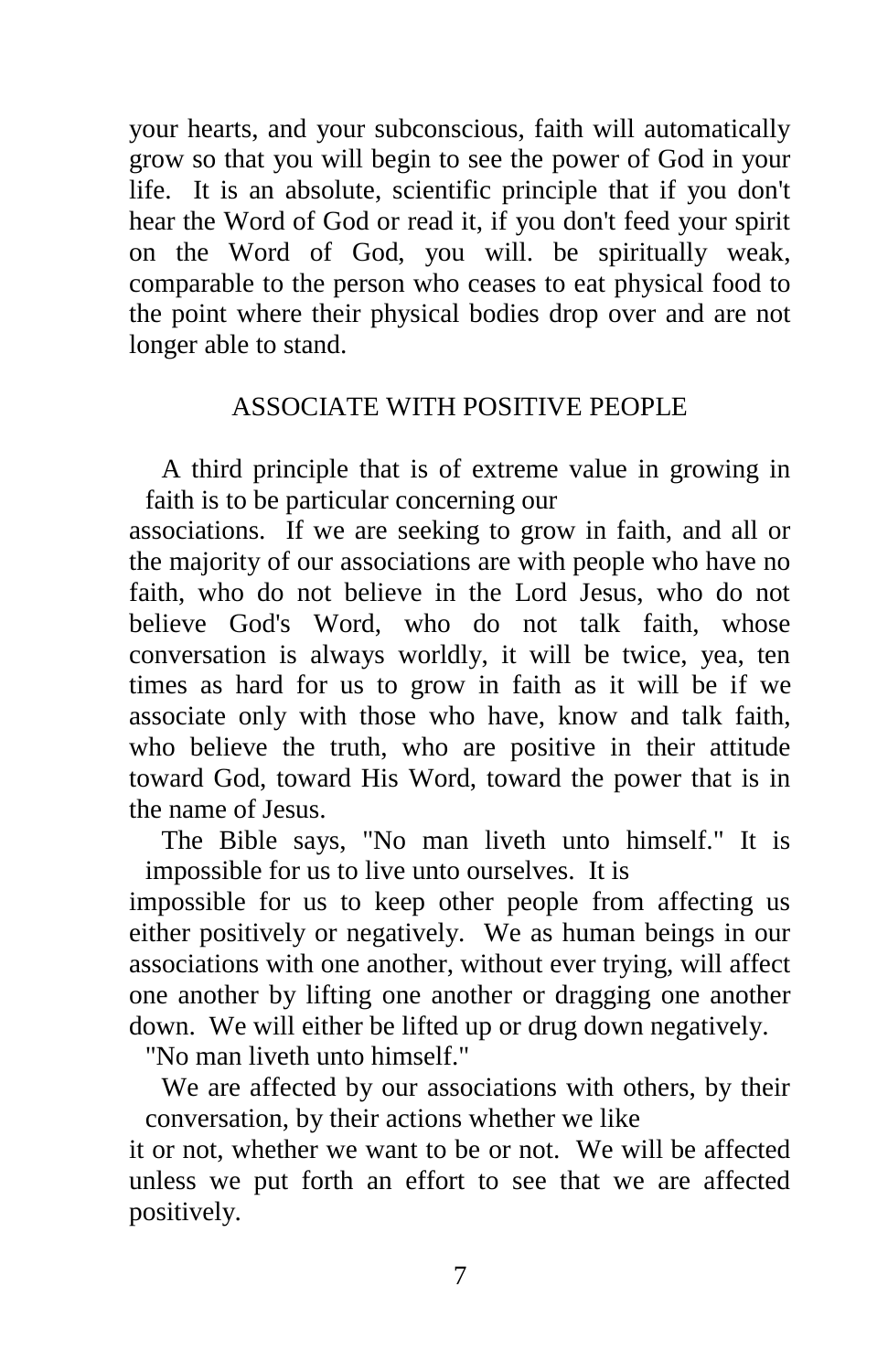Otherwise, we will certainly be affected negatively, and our faith will be dragged down.

Let me give you a little illustration. The wife wakes up early in the morning feeling full of joy, but

then the husband comes to the breakfast table and sticks his face out from behind the newspaper and looks sour upon the whole world. Immediately she is drug down in her spirit. He has affected her negatively. He doesn'tt have to say a word, he just has to be there. Unless she is prepared to resist his negative attitude, to recognize it, and turn herself away from it, it will affect her negatively and drag her down.

As a minister, often I have seen the church congregation come in on Sunday morning. Many people

will be filled with joy, faith, and peace with God. But then four or five people come in whom the devil has been deceiving, and a husband and a wife had been arguing. Their faces would be all sour and so would their attitude. Before you know it, the spiritual atmosphere in the whole congregation would be drug down to the point where every one felt it and every body is affected.

 Let me repeat: In our associations, we will either be lifted up in faith or be drug down in faith. Therefore, when we are seeking to grow in faith, we should separate ourselves when possible from all people who are negative in their attitude toward God and separate ourselves unto those who are positive in their attitude toward God. If we do, we will increase in faith.

 If we have not become strong enough ourselves to associate with those negative-minded people yet, separate ourselves in the spirit so that their negativism does not affect us as some of us who are stronger Christians can do, then we should try to separate ourselves from them physically when possible. We should try to have no associations with them whatsoever. This is very important particularly for someone in a faith battle to receive healing or to win a victory in faith.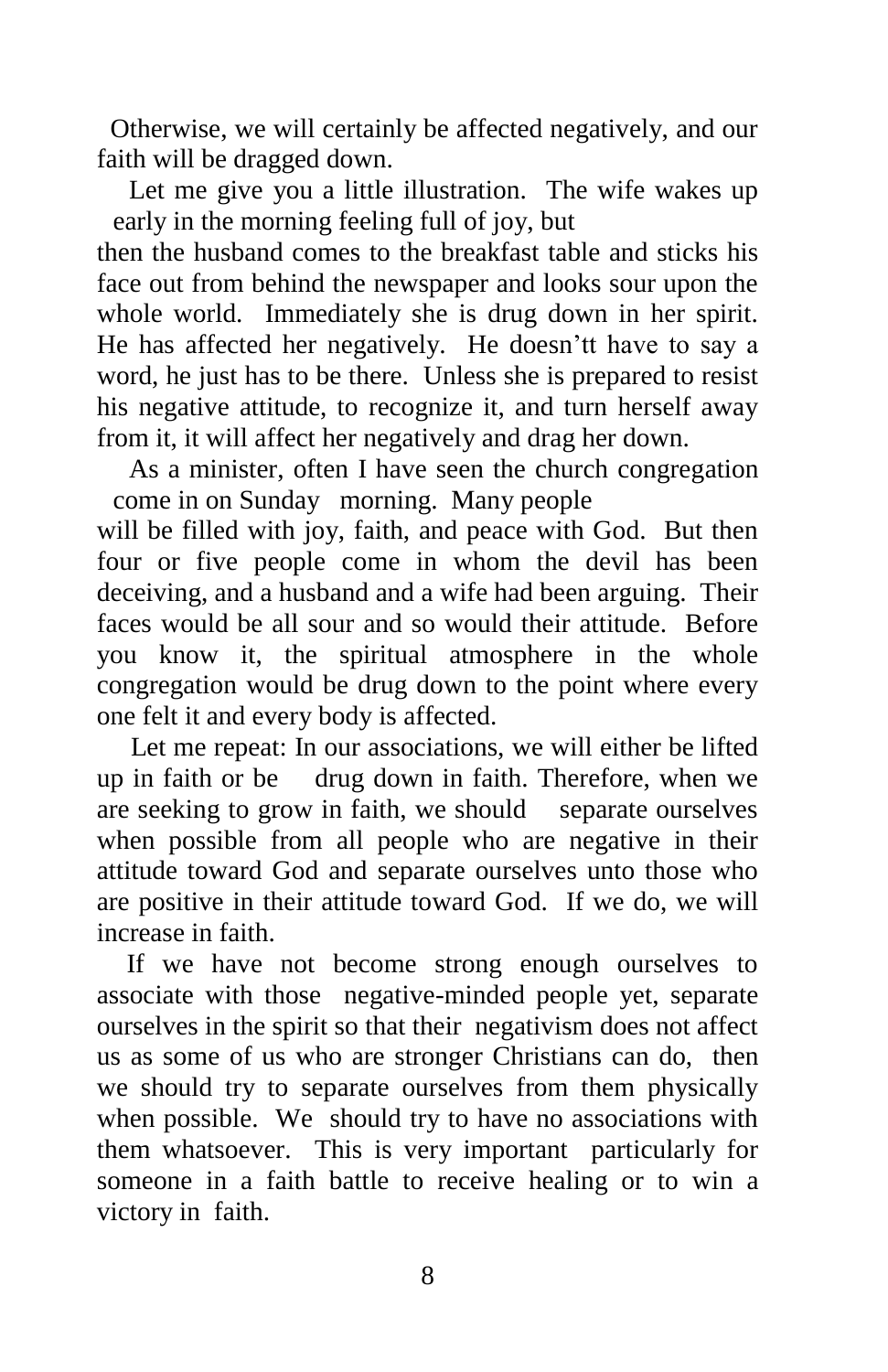If we are seeking to grow in faith, we should be careful of our associations with our so-called pleasures and amusements. So few people know that reading magazines, or having an unhealthy interest in the daily newspaper and most certainly television are adverse negative forces in the world that can drag our faith down and keep us from growing in faith.

 Most of what is presented in the newspapers is negativism. Most of what is presented on television is negativism. Most of what is presented in most magazines of our world today is negative thoughts and ideas. We pick up the newspaper and read of wars, murders and strife. There is continual strife between individuals, nations, politicians. There is nothing but negativism, and more negativism. So it presents to our subconsciousness nothing but the idea that the world is in a hopeless condition and that there is nothing that even God or anyone else can do about it. It is a drag upon our faith. When we subject ourselves to this day after day, it will definitely hinder greatly our growth in faith. If we shut out those things, if we allow only those that are positive to enter into our subconsciousness, only the literature that is positive, if we can even separate ourselves from reading the daily paper, from the great amount of negativism that it contains, we will increase in faith. If we do not do these things we will not be able to increase in faith.

 Dear Christian friends, all the devil wants from you is YOUR TIME. He does not particularly care whether he has you engrossed in deep sin or not. He does not particularly care whether you spend your time in the bar room or not. He does not even particularly care whether you engage in adultery, murder, thievery, etc. if he can just get your time, doing seemingly harmless things which are not positive, which are not faith building, which are not feeding your spirit (reading negative magazines, watching television day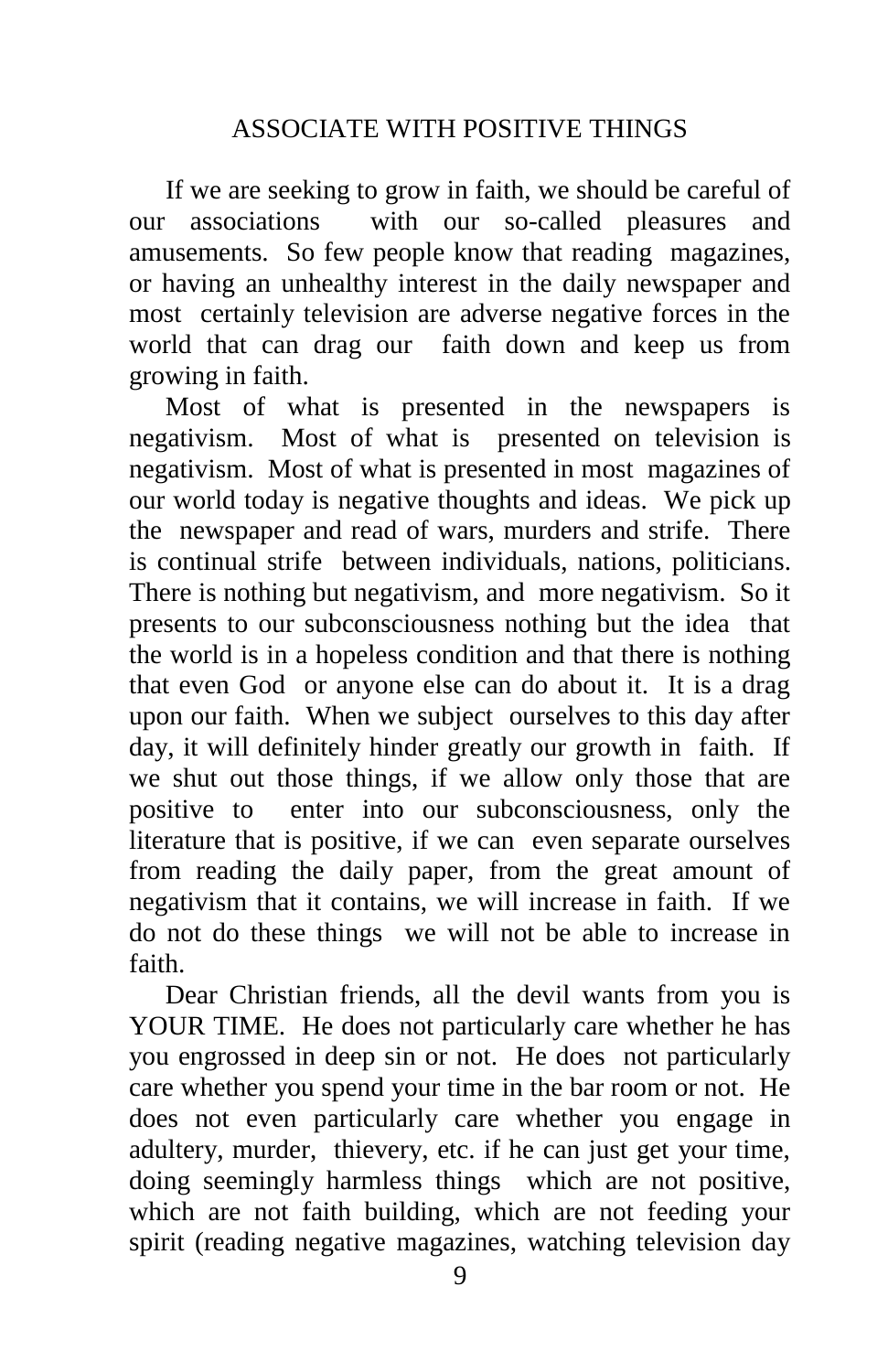after day, wasting your time in things that do not edify or build you up spiritually) he does not care if you ever commit terrible sin or not. He has you exactly where he wants you. He can make you sick and keep you sick. He can make you suffer and keep your body suffering. He can rob you of all faith let alone from growing in faith.

 If you want to grow in faith, you must learn to redeem your time. You must learn to spend more time in those things and those activities which are positive, which build you up spiritually. You must separate yourself from those negative activities which tear down.

 Idle conversation with friends is one of the devil's greatest weapons to rob Christians of their power and to keep them from growing in faith. Jesus said in His Word that we will give an account of every idle word. He did not mean to imply that someday, way out in the future in some far off heaven, God will say, you spoke so many idle words, give an account of it."

 Jesus meant that every hour that could be spent in positive activities which build faith in us and therefore build the power of God in our life we will have to give an account for. Every one of these idle words through suffering by lack of faith, through lack of power, through pain and sickness, through all those things which we suffer here in the earth as a result of having no faith and no power with God.

 So if we would have great faith, we must pour into our consciousness, only that which is positive and shut out all that is negative. A wise man once said, "I consider my mind a store house, and if I put in it that only which is good, then when I need that which is good I can go to it and draw out only that which is good." Indeed this is a wise man.

### EXERCISE THAT WHICH YOU HAVE

 The next and last great principle we'll consider on how to grow in faith is the divine law of using what you have, and it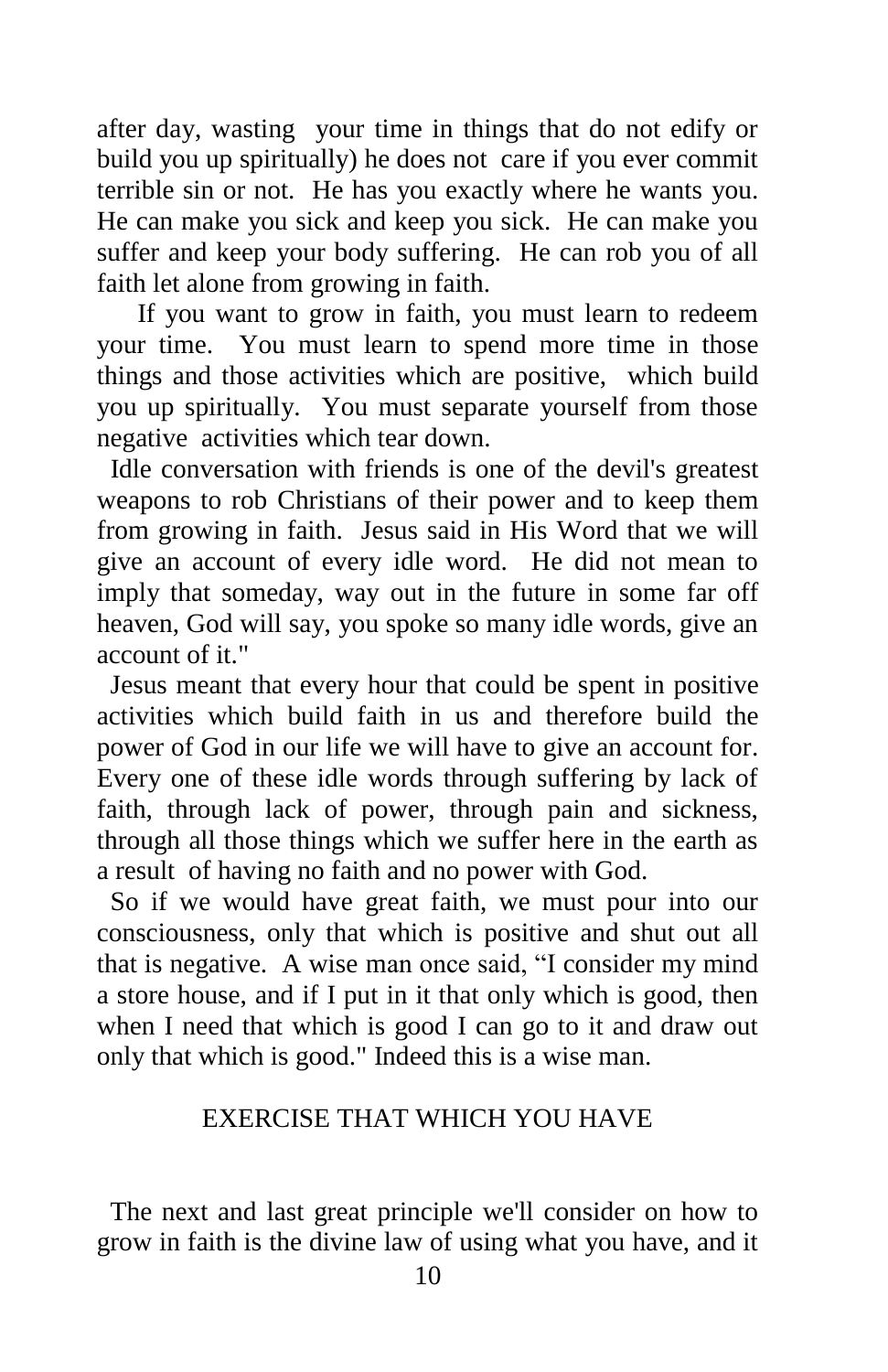will bring more. This law is expressed to us in many ways in the scriptures.

 Jesus said in Matthew 25:29, "For unto everyone that hath shall be given, and he shall have abundance: but from him that hath not shall be taken away even that which he hath." The more we have and the more we use, the more it will bring to us. Invest what you have, and it will bring you more.

 There is a divine law revealed to us in nature. A great key to truth is given to us in Romans 1:20. "The invisible things of him from the creation of the world are clearly seen, being understood by the things that are made, even his eternal power and Godhead." The invisible truths of God have been before us since the foundation of the world being seen in things that are visible. Here the Bible tells us that the hidden things of God, the truths of God have always been visible before us since the world began. They are visible in things that are made, in things that we call nature.

 God in His wisdom before the world was, foreknowing all things, made visible things of nature symbols of the great spiritual truths of God. This is why the Bible uses water as a symbol of the Holy Spirit and a serpent a symbol of the devil and a seed for the Word of God. This is not because the Spirit who inspired and authored the scriptures simply decided to use these as symbols, but because the Spirit of God who knows and searches the deep things of God knew that God made natural laws symbols of spiritual laws. God made all visible things symbolic of spiritual truths. This is why Jesus was always drawing upon nature to teach truth. He did this not because He just wanted to use these things of nature as parables or illustrations. He knew the principles in nature were divine, irrevocable principles which reveal divine, irrevocable spiritual laws.

 There is one principle in the natural physical realm which reveals a great spiritual law. This is the principle of exercise. The more we exercise our physical muscles, the stronger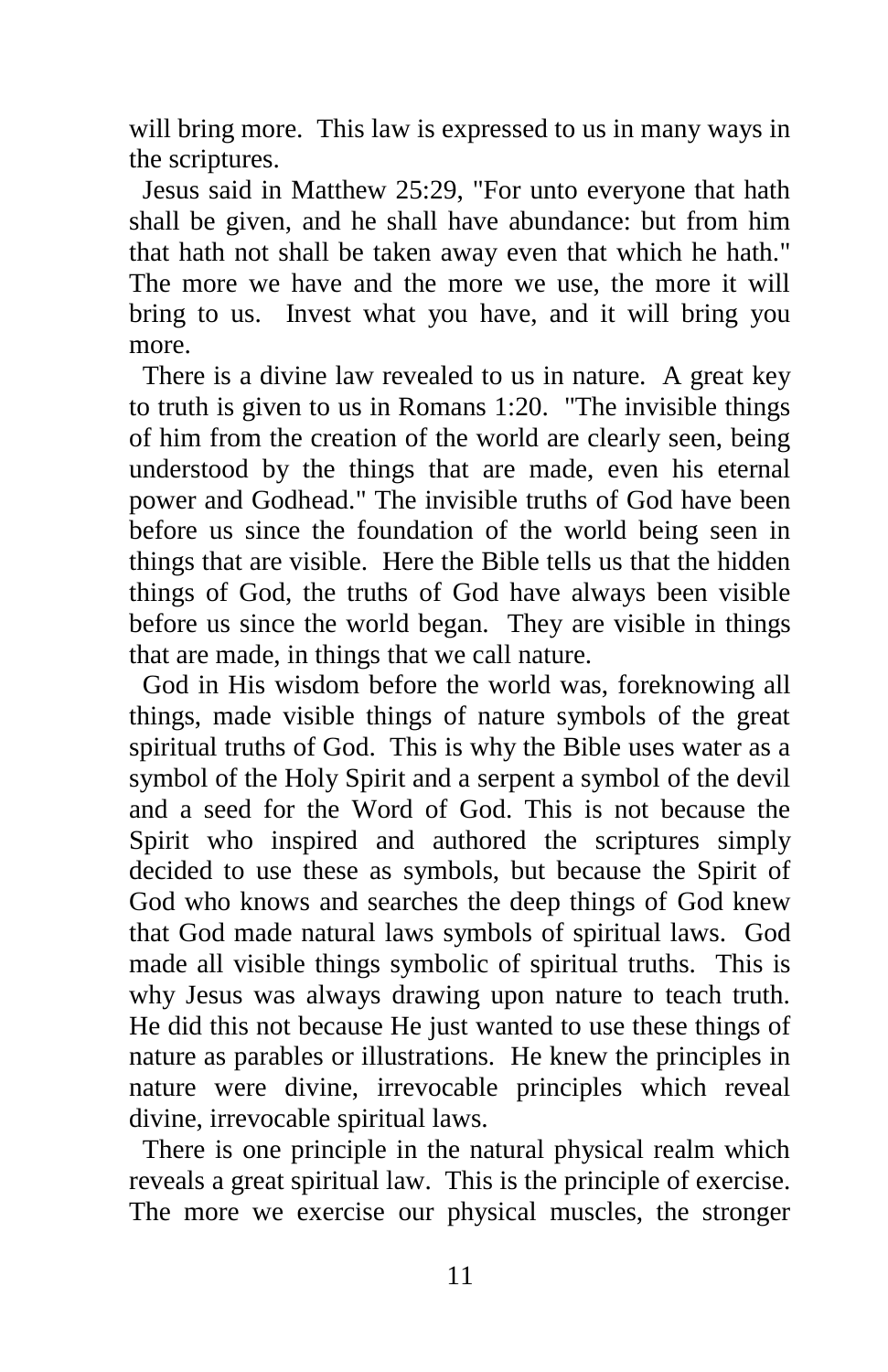they get. The less we use them, the weaker they become. We all know this.

Let anyone of us lay down in bed and not move for three weeks Our physical muscles would become so weak that we would not be able to stand at the end of that time. This is because we did not use them, and they have grown weak. On the other hand, those young men who use the barbell and lifting weights continually exercising their physical muscles day by day, grow stronger physically. Their physical muscles grow stronger and stronger. It is a divine principle in the realm of the spiritual. The more we exercise our spiritual senses, the more we use what we have, the stronger they become. Use what you have, and you will receive more. The less we exercise our spiritual senses (those senses by which we believe) the weaker they become.

This is why so many Christians in the world today are so weak spiritually. They have not exercised their spiritual senses. They have not gotten in the battle for God. This is one of the greatest ways to get spiritual exercise. These Christians have not read the Word, have not prayed, have not communed with God. They have become so weak through plain lack of exercise that they have no faith, no strength, and no power.

The Bible makes It clear that spiritual exercise is very profitable. The apostle Paul wrote to his young son in the faith Timothy, "Exercise thyself rather unto godliness. For bodily exercise profiteth little: But godliness is profitable unto all things, having promise of the life that is now, and of that which is to come. This is a faithful saying and worthy of all acceptation." (1 Tim. 4:7-9)"

In the book of Hebrews the 5th chapter, the last verse says 'But strong meat belongeth to them that are of full age, even those who by reason of use have their senses exercised to discern both good and evil."

 So it is absolute divine principle that if we start using the faith that we have it will grow stronger. It makes no difference how weak a person has become in the physical. If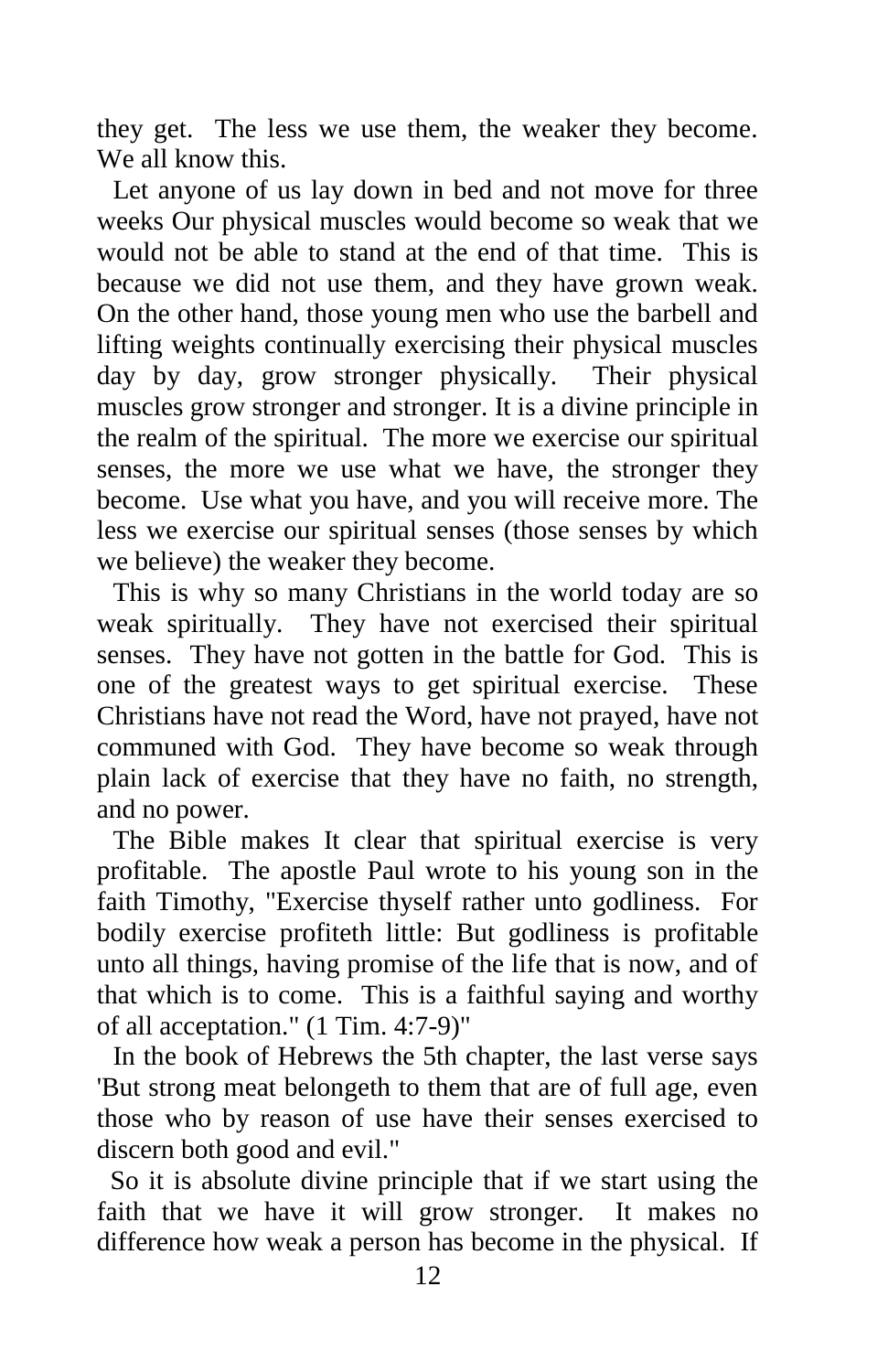he starts exercising his muscles, they will grow stronger. As we pointed out earlier, we can lay on a bed three weeks and not use our physical muscles. They will become so weak that we can not move. But, as soon as we rise up and start exercising, no matter how weak they have become, they will begin to grow stronger. Even so with our spiritual senses, no matter how weak they have become, the day that we start to use them and exercise them, they will grow stronger. The more we use the faith that we have, the stronger it will get.

 Some time ago a man came to me with a serious need for healing. At the point where he came to me, he belonged to a church that did not believe God heals today. They did not preach or emphasize healing through faith. Therefore, he did not have the faith he needed to be healed. He had a disc that had dissolved in his back. His doctor said there was no way to replace it. He was in tremendous pain continually. The doctor told him he would have to learn to live with it.

I took him to the Bible and showed him that God's law of faith was sufficient to replace the disc in his back, and give him a new one. Knowing that he did not have the required amount of faith to perform this miracle, I challenged him. I said, "If you will kneel by your bedside one hour every day or night whenever you have time, just kneel there believing that because you are kneeling there believing, God will heal your back. Do this until the healing comes. I will guarantee and stake my life that the healing will come. You do not have to say a word, just kneel there believing that you have received it. Start with the faith that you have right now. Kneel there one hour every day believing by faith that because you are kneeling there and believing, God will give you a new disc in your back, and do it until it comes. I will guarantee you, it will come."

You see, I was working upon God's divine law. I know that this man did not have the required amount

of faith for the healing at this time. But, I knew that if he exercised his spiritual senses one hour every day and if he took the faith that he did have and began to use it, exercising